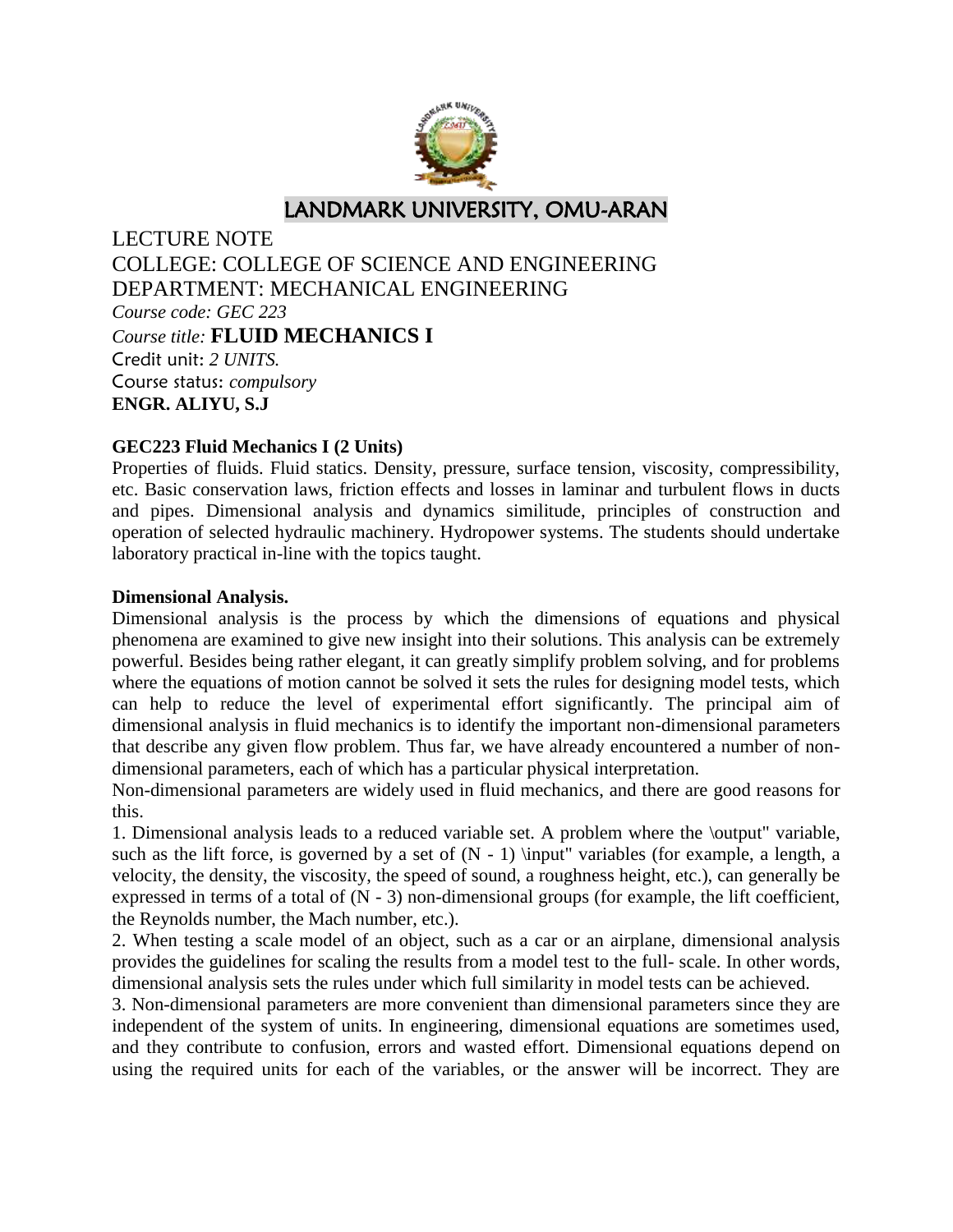common in some areas of engineering, such as in the calculation of heat transfer rates and in describing the performance of turbo-machines.

4. Non-dimensional equations and data presentations are more elegant than their dimensional counterparts. Engineering solutions need to be practical, but they are always more attractive when they display a sense of style or elegance.



Figure 1: Cavitation on a model propeller. The bubbles are generated near the tip of each blade, and from a helical pattern in the wake. Photograph courtesy of the Garfield Thomas Water Tunnel, Pennsylvania State University.

The most powerful application of dimensional analysis occurs in situations where the governing equations cannot be solved. This is often the case in fluid mechanics. Very few exact solutions of the equations of motion can be found, and for the vast majority of engineering problems involving fluid flows we need to use an approximate analysis where the full equations are simplified to some extent, or we need to perform experiments to determine empirically the behavior of the system empirically over some range of interest (we may, for example, need to understand cavitation on marine propellers, as illustrated in Figure 1). In both cases, dimensional analysis plays a critical role in reducing the amount of effort involved and by providing physically meaningful interpretations for the answers obtained. Instead of solving the equations directly, we try to identify the important variables (such as force, velocity, density, viscosity, the size of the object, etc.), arrange these variables in non-dimensional groups, and write down the functional form of the flow behavior. This procedure establishes the conditions under which similarity occurs, and it always reduces the number of variables that need to be considered. It is rare for dimensional analysis to actually yield the analytical relationship governing the behavior. Usually, it is just the functional form that can be found, and the actual relationship must be determined by experiment. The experiments will also verify if any parameters neglected in the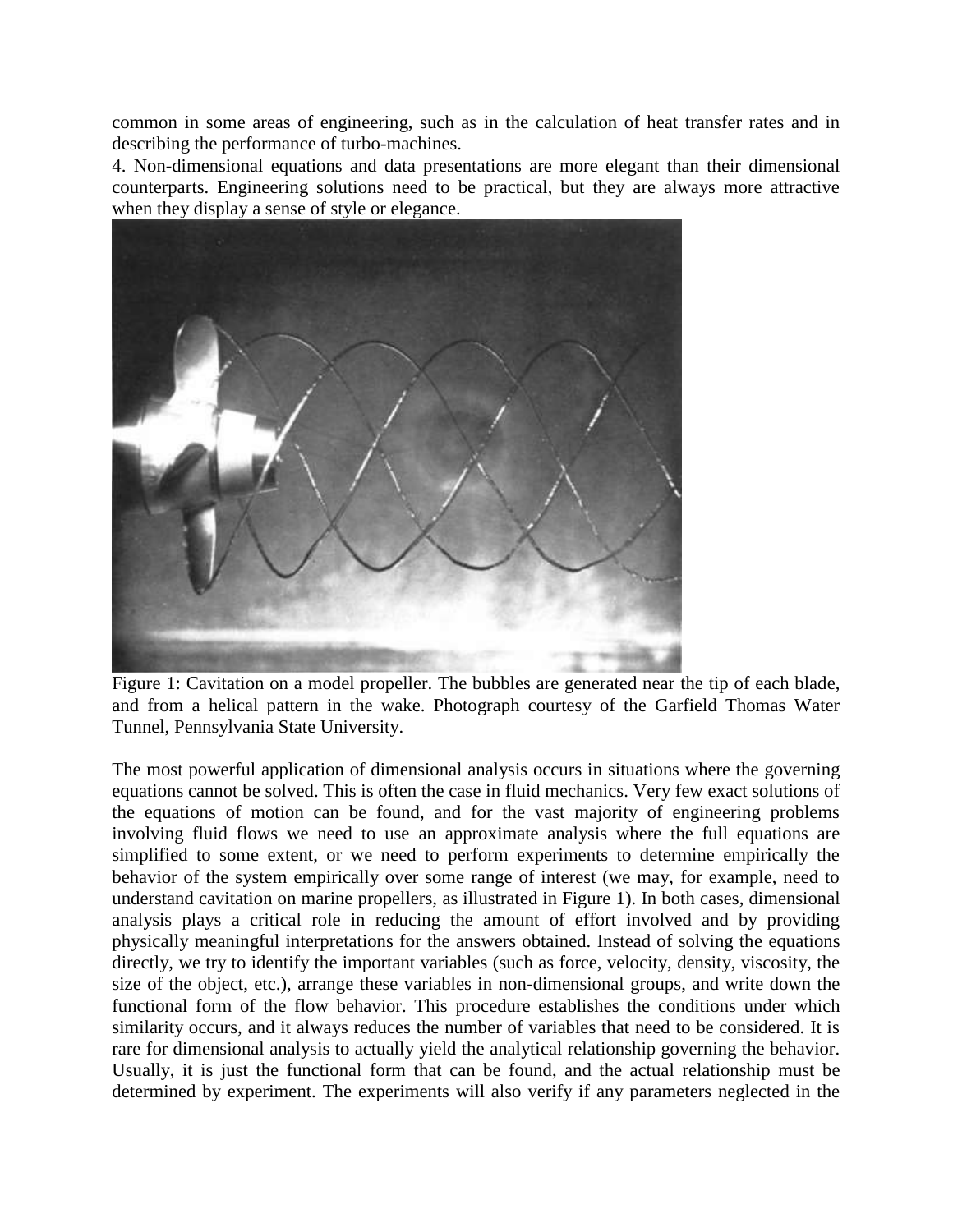analysis were indeed negligible. To see how dimensional analysis works, we first need to define what system of dimensions we will use, and what is meant by a "complete physical equation."

#### **Dimensional Homogeneity**

When we write an algebraic equation in engineering, we are rarely dealing with just numbers. We are usually concerned with quantities such as length, force or acceleration. These quantities have a dimension (e.g., length or distance) and a unit (e.g., inch or meter). In fluid mechanics, the four fundamental dimensions are usually taken to be mass M, length L, time T and temperature θ. Some common variables and their dimensions are as follows (the square brackets are used as shorthand for "the dimensions of .... are").

Angular velocity =  $\frac{a}{\tau}$  $\frac{ar \, measure}{time} = T^{-}$ Density =  $\frac{m}{m}$  $\frac{mass}{volume} = ML^{-}$ Velocity  $= \frac{l}{\tau}$  $\frac{engtn}{time} = LT^{-}$ Acceleration =  $\frac{l}{c}$  $(time)^2$ <sup>-</sup> Force = mass x acceleration =  $MLT^-$ Pressure  $=\frac{f}{f}$  $\frac{force}{area} = ML^{-1}T^{-}$  $Work = force x distance = ML^{2}T^{-}$ Torque = force x distance =  $ML^2T^-$ Power = force x velocity =  $ML^2T^-$ Dynamic viscosity =  $\frac{s}{\text{velocity}}$  $\frac{stress}{velocity - gradient} = \frac{(force/area)}{(velocity/length)}$  $\frac{(Jorce/area)}{(velocity/length)} = ML^{-1}T^{-1}$ Kinematic viscosity =  $\frac{v}{\cdot}$  $\frac{viscosity}{density} = \frac{v}{(ma)}$  $\frac{viscosity}{(mass/volume)} = L^2 T^{-}$ Surface tension  $=\frac{f}{\hbar}$  $\frac{force}{length} = MT^{-}$ 

Some quantities are already dimensionless. These include pure numbers, angular degrees or radians, and strain. The concept of a dimension is important because we can only add or compare quantities which have similar dimensions: lengths to lengths, and forces to forces. In other words, all parts of an equation must have the same dimension | this is called the principle of dimensional homogeneity, and if the equation satisfies this principle it is called a complete physical equation. Take, for example, Bernoulli's equation

 $\overline{p}$  $\frac{p}{\rho} + \frac{1}{2}$  $\frac{1}{2}V^2 + gh = B$  ...... 1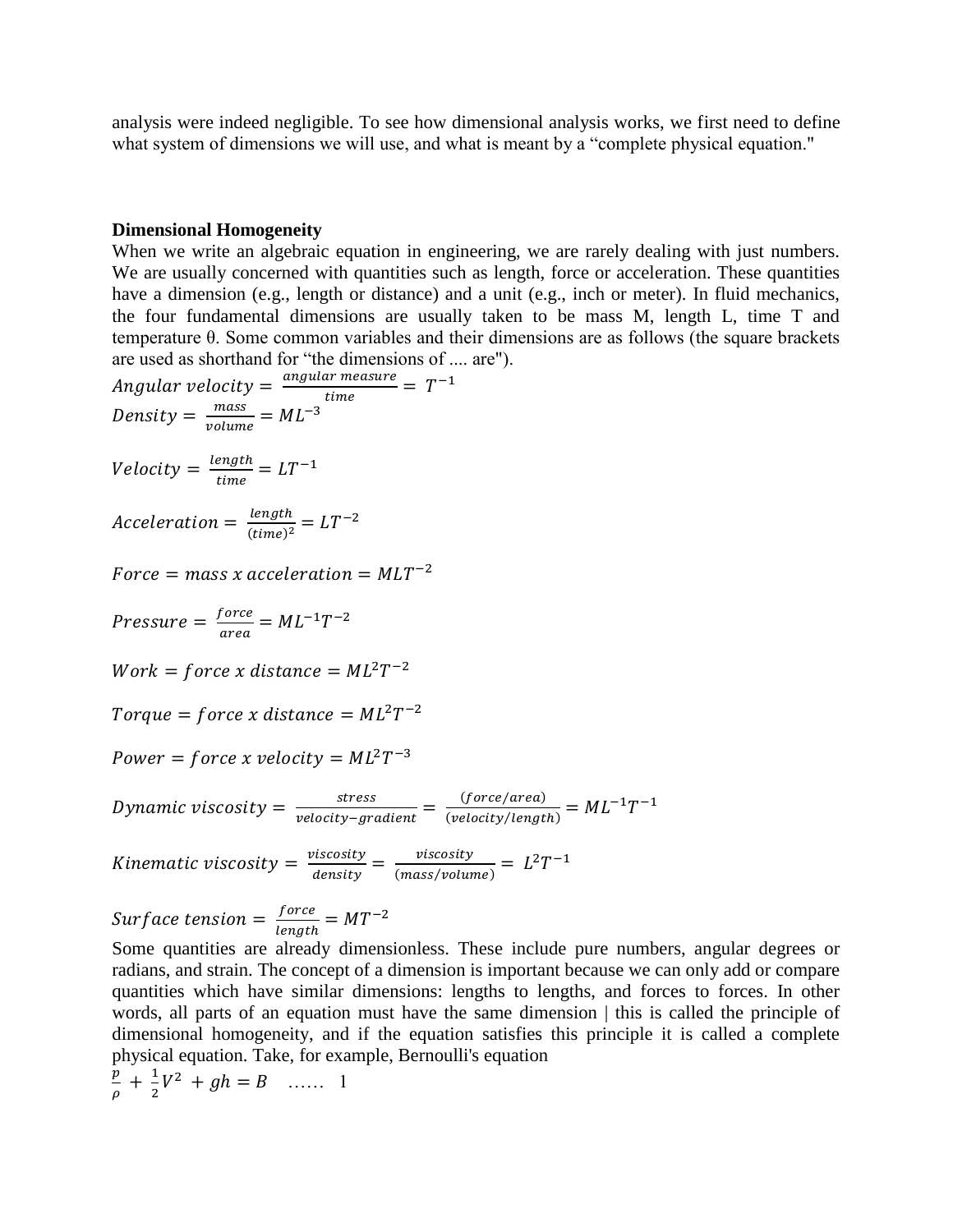Where B is a constant. We can examine the dimensions of each term in the equation by writing the dimensional form of the equation:

$$
\frac{M}{L^2} \frac{L}{T^2} \times \frac{L^3}{M} + \frac{L^2}{T^2} + \frac{L}{T^2} \times L = [B]
$$

(the number  $\frac{1}{2}$  is just a counting number with no dimensions). That is,

$$
\frac{L^2}{T^2} + \frac{L^2}{T^2} + \frac{L^2}{T^2} = [B]
$$

All the parts on the left hand side have the same dimensions of (velocity)<sup>2</sup>, and the equation is dimensionally homogeneous. The constant on the right hand side must have the same dimensions as the parts on the left, so that in this case the constant B also has the dimensions of (velocity)<sup>2</sup>. If we rewrote equation 1 as

$$
\frac{p}{g\rho} + \frac{1}{2}\frac{V^2}{g} + h = B_1
$$
 or,

$$
p + \frac{1}{2}\rho V^2 + \rho gh = B_2
$$

then in the first case each term has dimensions of length (including  $B_1$ ), and in the second case each term has dimensions of pressure (including  $B_2$ ). Thus we have the principle of dimensional homogeneity

#### All physically meaningful equations are dimensionally homogeneous.

To put this another way, in order to measure any physical quantity we must first choose a unit of measurement, the size of which depends solely on our own particular preference. This arbitrariness in selecting a unit size leads to the following postulate: any equation that describes a real physical phenomenon can be formulated so that its validity is independent of the size of the units of the primary quantities. Such equations are therefore called complete physical equations. All equations given in this book are complete in this sense. When writing down an equation from memory, it is always a good idea to check the dimensions of all parts of the equation | just to make sure it was remembered correctly. It also helps in verifying an algebraic manipulation or proof where it can be used as a quick check on the answer.

This property of dimensional homogeneity can be useful for:

- 1. Checking units of equations;
- 2. Converting between two sets of units;
- 3. Defining dimensionless relationships (see below).

# *Results of dimensional analysis*

The result of performing dimensional analysis on a physical problem is a single equation. This equation relates all of the physical factors involved to one another. This is probably best seen in an example. If we want to find the force on a propeller blade we must first decide what might influence this force. It would be reasonable to assume that the force, *F*, depends on the following physical properties:

diameter, *d*

forward velocity of the propeller (velocity of the plane), *u*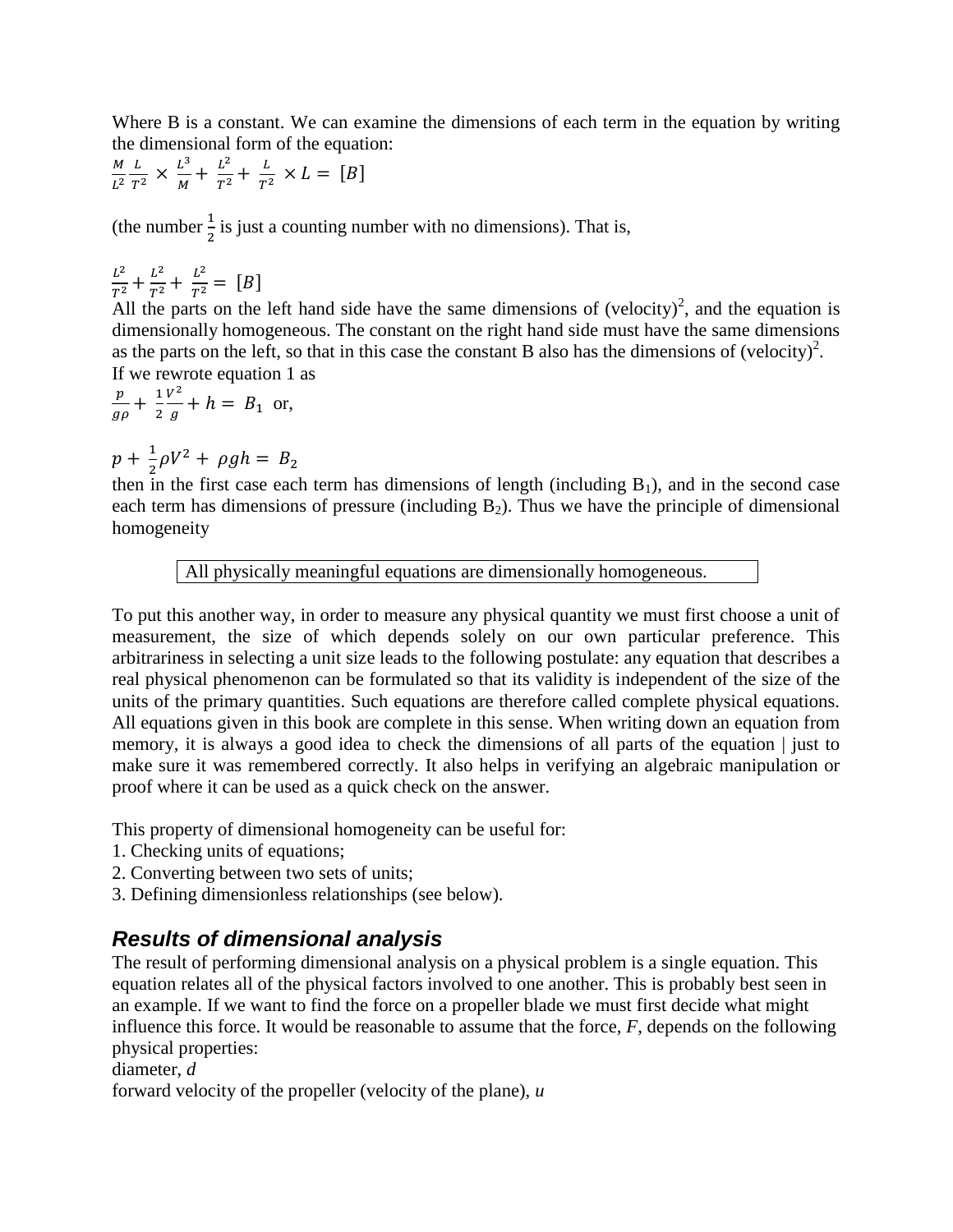fluid density,  $\rho$ revolutions per second, *N* fluid viscosity,  $\mu$ Before we do any analysis we can write this equation:  $F = \phi$  (*d, u, p, N, µ)* or  $0 = \phi_1(F, d, u, \rho, N, \mu)$ where  $\phi$  and  $\phi$ *l* are unknown functions. These can be expanded into an infinite series which can itself be reduced to  $F = K \, dm \, u_p \, \rho \theta \, N_r \, \mu \sigma$ where *K* is some constant and *m, p, q, r, s* are unknown constant powers.

From dimensional analysis we

1. obtain these powers

2. form the variables into several dimensionless groups

The value of K or the functions  $\phi$  and  $\phi$  must be determined from experiment. The knowledge of the dimensionless groups often helps in deciding what experimental measurements should be taken.

## 1.4 Properties of Fluids

The properties outlines below are general properties of fluids which are of interest in engineering. The symbol usually used to represent the property is specified together with some typical values in SI units for common fluids. Values under specific conditions (temperature, pressure etc.) can be readily found in many reference books. The dimensions of each unit is also give in the MLT system.

#### Dimensional Analysis

In engineering the application of fluid mechanics in designs make much of the use of empirical results from a lot of experiments. This data is often difficult to present in a readable form. Even from graphs it may be difficult to interpret. Dimensional analysis provides a strategy for choosing relevant data and how it should be presented. This is a useful technique in all experimentally based areas of engineering. If it is possible to identify the factors involved in a physical situation, dimensional analysis can form a relationship between them.

The resulting expressions may not at first sight appear rigorous but these qualitative results converted to quantitative forms can be used to obtain any unknown factors from experimental analysis.

#### Dimensions and units

Any physical situation can be described by certain familiar properties e.g. length, velocity, area, volume, acceleration etc. These are all known as dimensions. Course dimensions are of no use without a magnitude being attached. We must know more than that something has a length. It must also have a standardised unit - such as a meter, a foot, a yard etc. Dimensions are properties which can be measured. Units are the standard elements we use to quantify these dimensions. In dimensional analysis we are only concerned with the nature of the dimension i.e. its quality not its quantity. The following common abbreviations are used: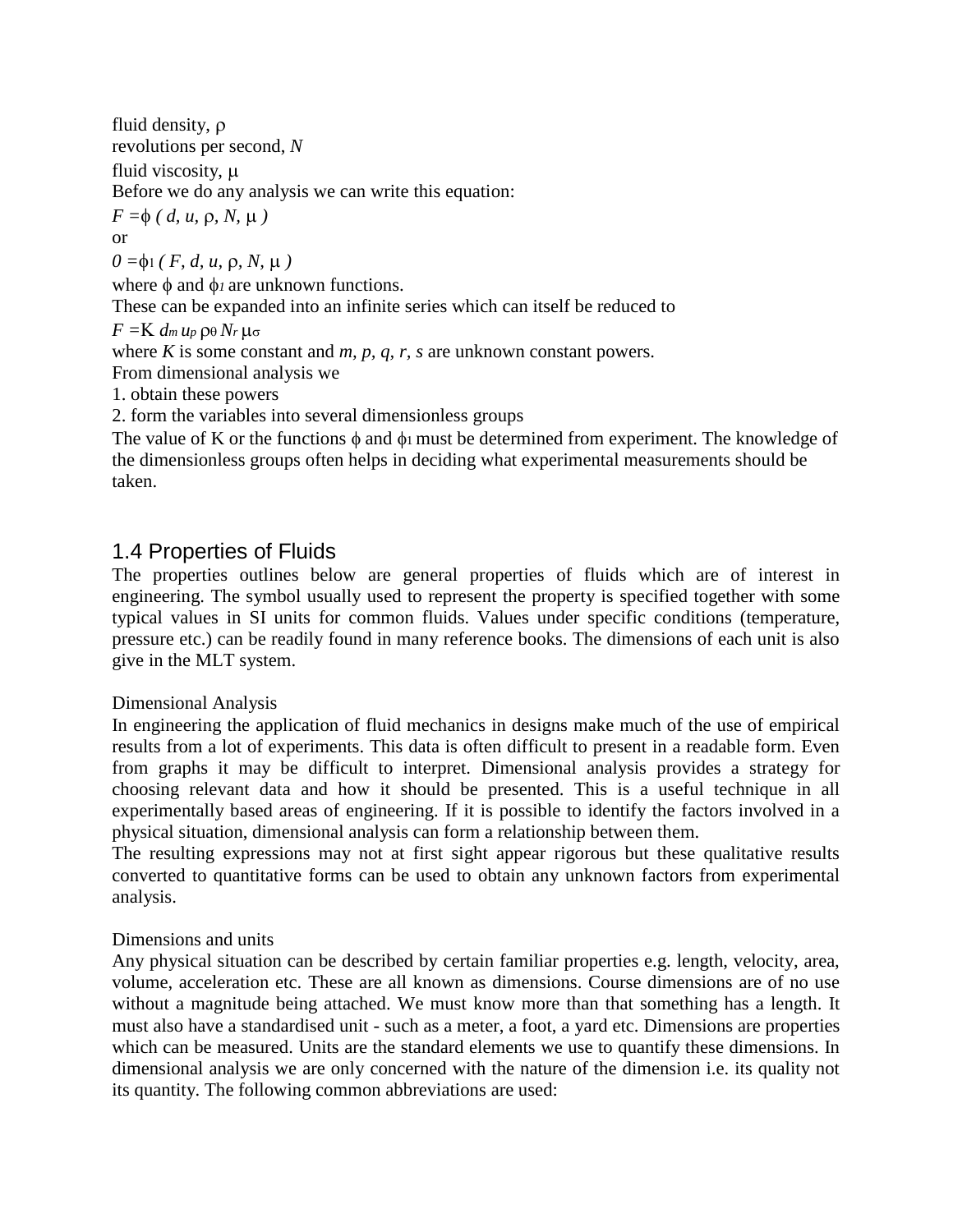$length = L$  $mass = M$  $time = T$ force  $=$   $F$ temperature  $= Q$ 

In this module we are only concerned with  $L$ ,  $M$ ,  $T$  and  $F$  (not  $Q$ ). We can represent all the physical properties we are interested in with L, T and one of M or F (F can be represented by a combination of (LTM). These notes will always use the LTM combination.

The following table lists dimensions of some common physical quantities:

| Quantity         | SI Unit                    |                    | Dimension       |
|------------------|----------------------------|--------------------|-----------------|
| velocity         | m/s                        | $ms^{-1}$          | $LT^{-1}$ .     |
| acceleration     | m/s <sup>2</sup>           | $ms^{-2}$          | $LT-2$ .        |
| force            | N                          | Kgms $^{-2}$       | $MLT2$ .        |
|                  | kgm/s <sup>2</sup>         |                    |                 |
| energy (or work) | Joule J                    | $Kg m 2s^{-2}$     | $ML2T-2$ .      |
|                  | Nm,                        |                    |                 |
|                  | $Kgm^2/s^2$                |                    |                 |
| power            | Watt W                     | $Nms^{-1}$         | $ML2T-3$ .      |
|                  | Nm/s                       | $Kg$ m $2s^{-3}$   |                 |
|                  | $Kgm^2/s^3$                |                    |                 |
| pressure (or     | Pascal P,                  | $Nm^{-2}$          | $ML^{-1}T^{-2}$ |
| stress)          | $N/m2$ ,                   | $Kgm^{-1}s^{-2}$   |                 |
|                  | Kg/m/s <sup>2</sup>        |                    |                 |
| density          | $\frac{1}{\text{kg/m}^3}$  | $Kgm^{-3}$         | $ML^{-3}$       |
| specific weight  | $N/m^3$                    | $Kgm^{-2}s^{-2}$   | $ML^{-2}T^{-2}$ |
|                  | $\text{Kg/m}^2/\text{s}^2$ |                    |                 |
| relative density | a ratio                    |                    | 1               |
|                  | no units                   |                    | no dimension    |
| viscosity        | N s/ $m^2$                 | $N s m-2$          | $ML^{-1}T^{-1}$ |
|                  | Kg/m s                     | $Kg m^{-1} s^{-1}$ |                 |
| surface tension  | N/m                        | $Nm^{-1}$          | $MT^{-2}$       |
|                  | $Kg/s^2$                   | $Kg s^{-2}$        |                 |

### 1.4.1 Density

The density of a substance is the quantity of matter contained in a unit volume of the substance. It can be expressed in three different ways.

1.4.1.1 Mass Density (Density or Specific density)

Mass Density,  $\rho$ , (rho) is defined as the mass of substance per unit volume (m/V); at a standard temperature and pressure Units: Kilograms per cubic metre, kg /  $m^3$  (or kgm<sup>-3</sup>) Dimensions: ML<sup>-3</sup>

Typical values: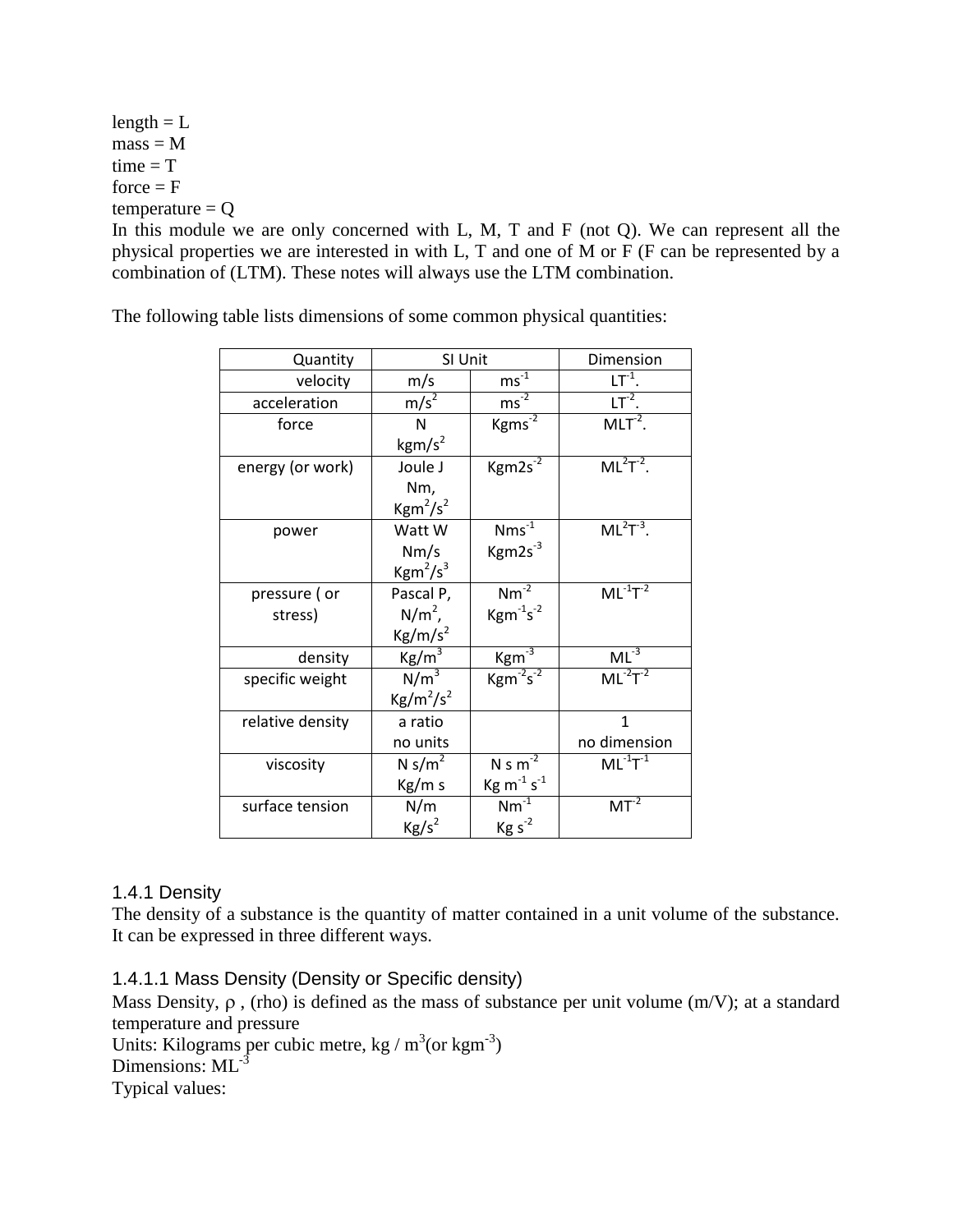Water = 1000 kgm<sup>-3</sup>, Mercury = 13546 kgm<sup>-3</sup>Air = 1.23 kgm<sup>-3</sup>, Paraffin Oil = 800 kgm<sup>-3</sup>. (at pressure =  $1.013 \times 10^{-5}$ N m<sup>-2</sup>and Temperature = 288.15 K.)

#### 1.4.1.2 Specific Weight

Specific Weight  $\omega$ , (sometimes  $\gamma$ , and sometimes known as specific gravity) is defined as the weight per unit volume at a standard temperature and pressure. or

The force exerted by gravity, g, upon a unit volume of the substance. The Relationship between g and  $\omega$  can be determined by Newton's  $2<sup>nd</sup>$  Law, since weight per unit volume = mass per unit volume  $\times$  g

 $\omega = \rho g$ Units: Newton's per cubic metre,  $N / m<sup>3</sup>(or N m<sup>-3</sup>)$ Dimensions:  $ML^{-2}T^{-2}$ . Typical values: Water =9814 N m<sup>-3</sup>, Mercury = 132943 N m<sup>-3</sup>, Air =12.07 N m<sup>-3</sup>, Paraffin Oil =7851 N m<sup>-3</sup>

#### 1.4.1.3 Relative Density

Relative Density,  $\sigma$ , is defined as the ratio of mass density of a substance to some standard mass density. For solids and liquids this standard mass density is the maximum mass density for water (which occurs at 4c) at atmospheric pressure.

$$
\sigma = \frac{\sigma_{\text{substance}}}{\sigma_{H_2O(at4^0C)}}
$$

Or

The specific gravity S of a liquid is the ratio of its density to that of water at  $4^0C$  and the specific gravity of a gas is the ratio of its density to that of air at STP; water and air being accepted as the reference liquid and gaseous fluid respectively.

$$
S = \frac{specific \ weight \ of \ liquid}{specific \ of \ water} = \frac{w_{liquid}}{w_{water}}
$$

Units: None, since a ratio is a pure number.

Dimensions: 1.

Typical values: Water = 1, Mercury = 13.5, Paraffin Oil =  $0.8$ .

1.4.1.4 Specific Volume

It is customary in the study of thermodynamics to use the terms "specific volume". The specific volume is the volume per unit mass of the fluid. It follows, therefore, that the specific volume v is the inverse of the mass density  $\rho$ ;  $v = \frac{1}{\rho}$  $\rho$ 

### 1.4.2 Viscosity

Viscosity,  $\mu$ , is the property of a fluid, due to cohesion and interaction between molecules, which offers resistance to sheer deformation. Different fluids deform at different rates under the same shear stress.

Fluid with a high viscosity such as syrup, deforms more slowly than fluid with a low viscosity such as water.